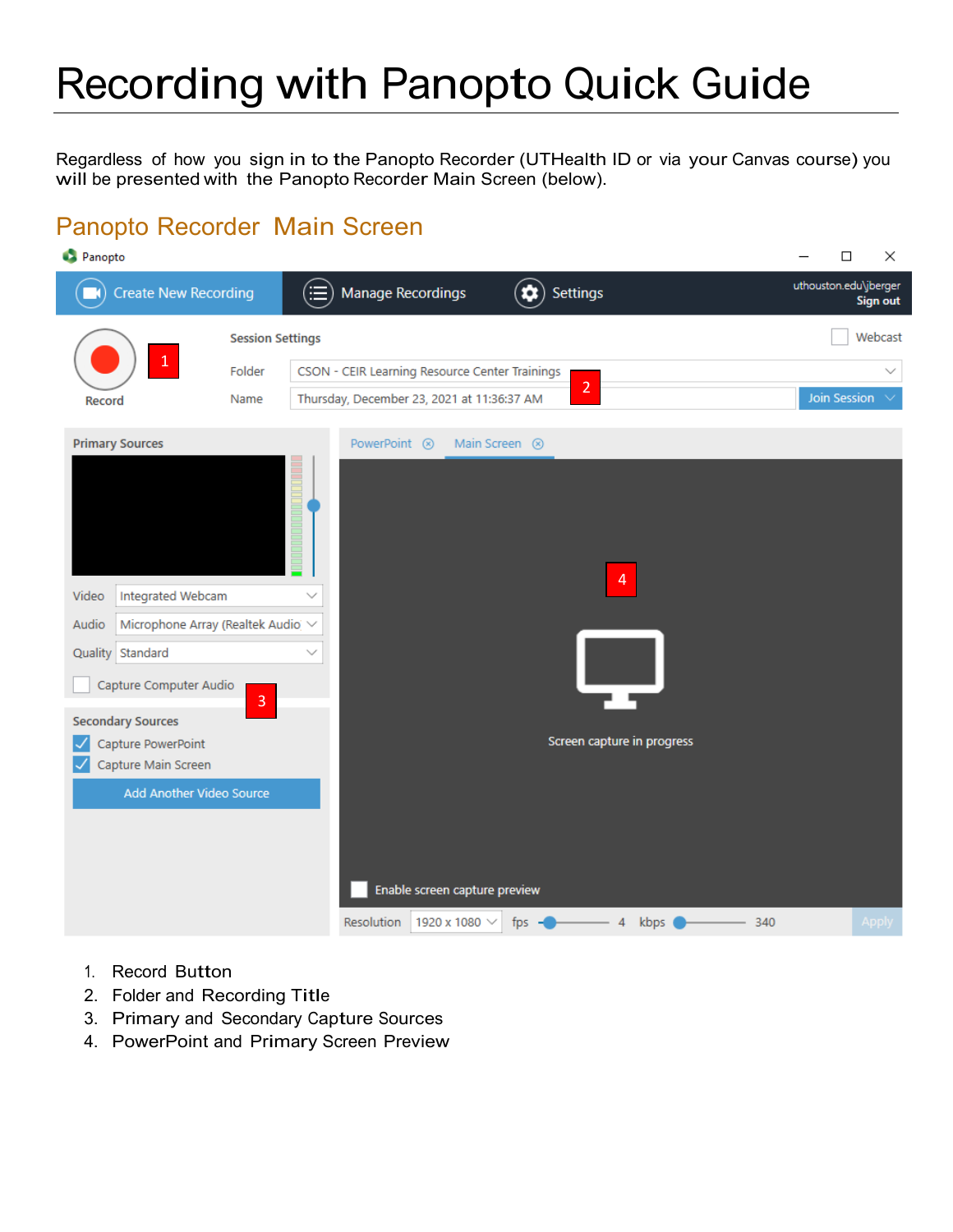

## Recording Settings

- 1. Record Button
- 2. Folder Name
- 3. Recording Title
- 4. Panopto Folders

The Recording Settings section is where you can choose the folder to record into, set the recording title and start, pause and stop the recording. Under Folder Name, the name of the folder that the recording will be uploaded to will be listed. To change the folder, click the down arrow  $(\cdot)$  then scroll through the list and select the correct folder.



#### Choosing Primary Input

1. Microphone Volume - When you speak in the Mic, you will see the green bar move. Make sure that this is occurring or your mic may not be setup correctly.

2. Primary Video Source – Use the dropdown menu to select your webcam or other video source. If you do not want to record from your camera, select None.

3. Primary Audio Source – Select your microphone from the dropdown menu. Make sure that you select <sup>a</sup> microphone otherwise the recording will not work correctly.

4. Secondary Capture Sources – See next section

#### Screen Capture and PowerPoint

Capture PowerPoint – Select this if you want to record your PowerPoint presentation. In order to properly record PowerPoint presentations, after you have launched PowerPoint, you must have it in full screen presentation mode.

Capture Main Screen  $-$  If you are not using a PowerPoint, select this to record what is on your

screen. You can also add an additional video source here if you have more than one camera plugged into your computer.